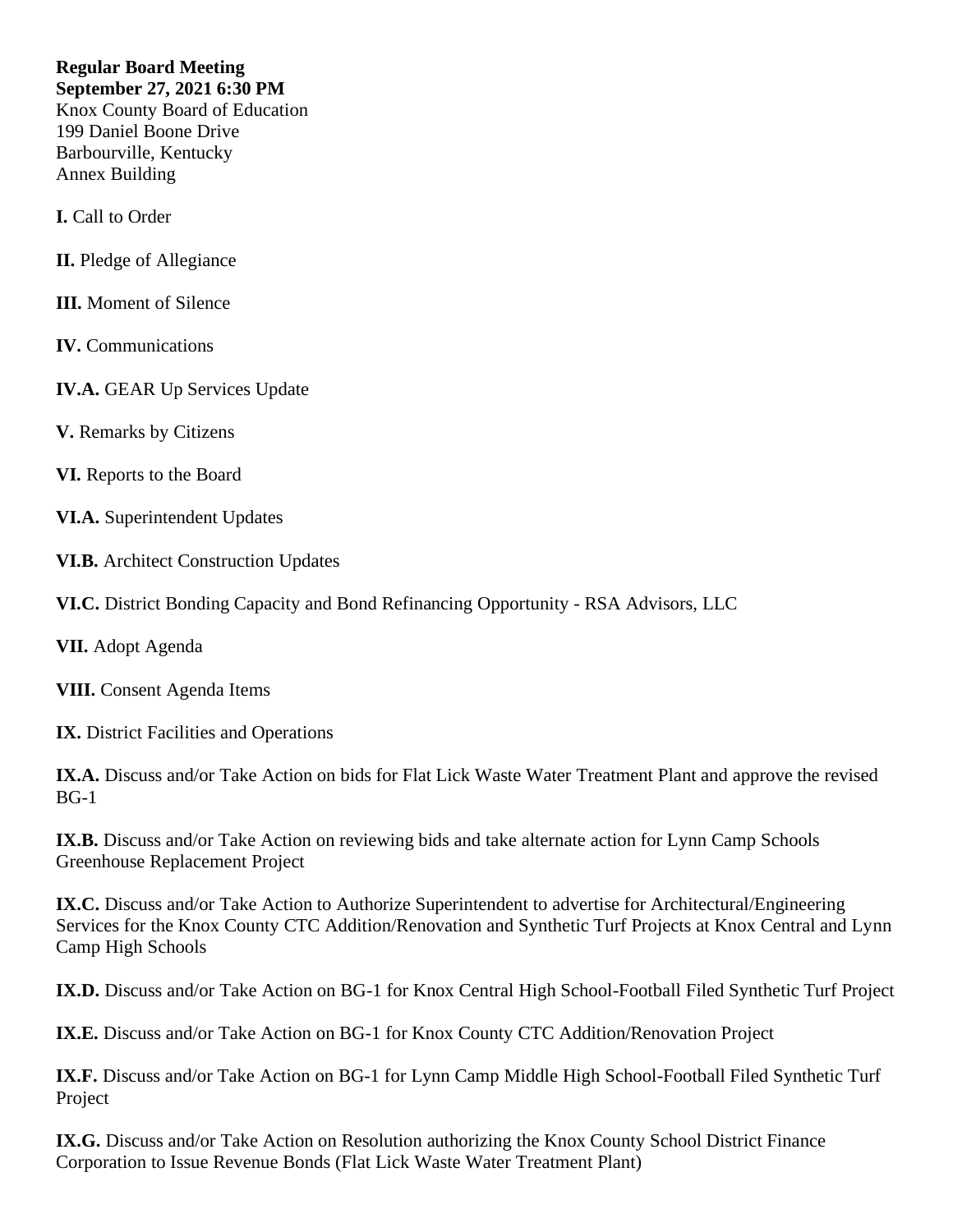**IX.H.** Discuss and/or Take Action on Resolution authorizing the Knox County School District Finance Corporation to Issue Refinancing Revenue Bonds

**IX.I.** Motion to recess the Knox County Board of Education September meeting

**IX.J.** Motion to call to order the meeting of the Knox County School District Finance Corporation

**IX.K.** Motion to confirm officers

**IX.L.** Motion to adopt a resolution authorizing the issuance of revenue bond for the Flat Lick Waste Water Treatment Plant

**IX.M.** Motion to adopt a resolution authorizing the issuance of refinancing revenue bonds

**IX.N.** Motion to adjourn the Knox County School District Finance Corporation meeting

**IX.O.** Motion to return from recess the Knox County Board of Education September Meeting

**IX.P.** Discuss and/or Take Action on Municipal Advisory Services Agreement with RSA Advisors LLC for the Flat Lick Waste Water Treatment Plant Project

**IX.Q.** Discuss and/or Take Action on Municipal Advisory Services Agreement with RSA Advisors LLC for the Refinancing of the Series 2012 Energy Conservation Revenue Bonds

**X.** Governance and Leadership

**X.A.** Discuss and/or Take Action on Policy 01.421 Public participation in Open Meetings, second and final reading

**X.B.** Discuss and/or Take Action on Amending Board Meeting Dates October 2021- January 2022

**X.C.** Discuss and/or Take Action on Eight (8) COVID-19 Sick Days for Employees Who Test Positive

**XI.** Teaching and Learning

**XI.A.** Discuss and/or Take Action on Contract with Labster for Science Online Platform for September 2021- August 2024

**XI.B.** Discuss and/or Take Action on Contract with Amplified IT, LLC

**XI.C.** Discuss and/or Take Action on Memorandum of Agreement Gear UP Partnership Grant thru Berea Partners for Education

**XI.D.** Discuss and/or Take Action on Memorandum of Agreement for Read to Achieve Teacher Leader grant 2021-2022SY

**XI.E.** Discuss and/or Take Action on FY22 Read to Achieve Contract Modification - Remove Dewitt Elementary

**XII.** Resources and Support Systems